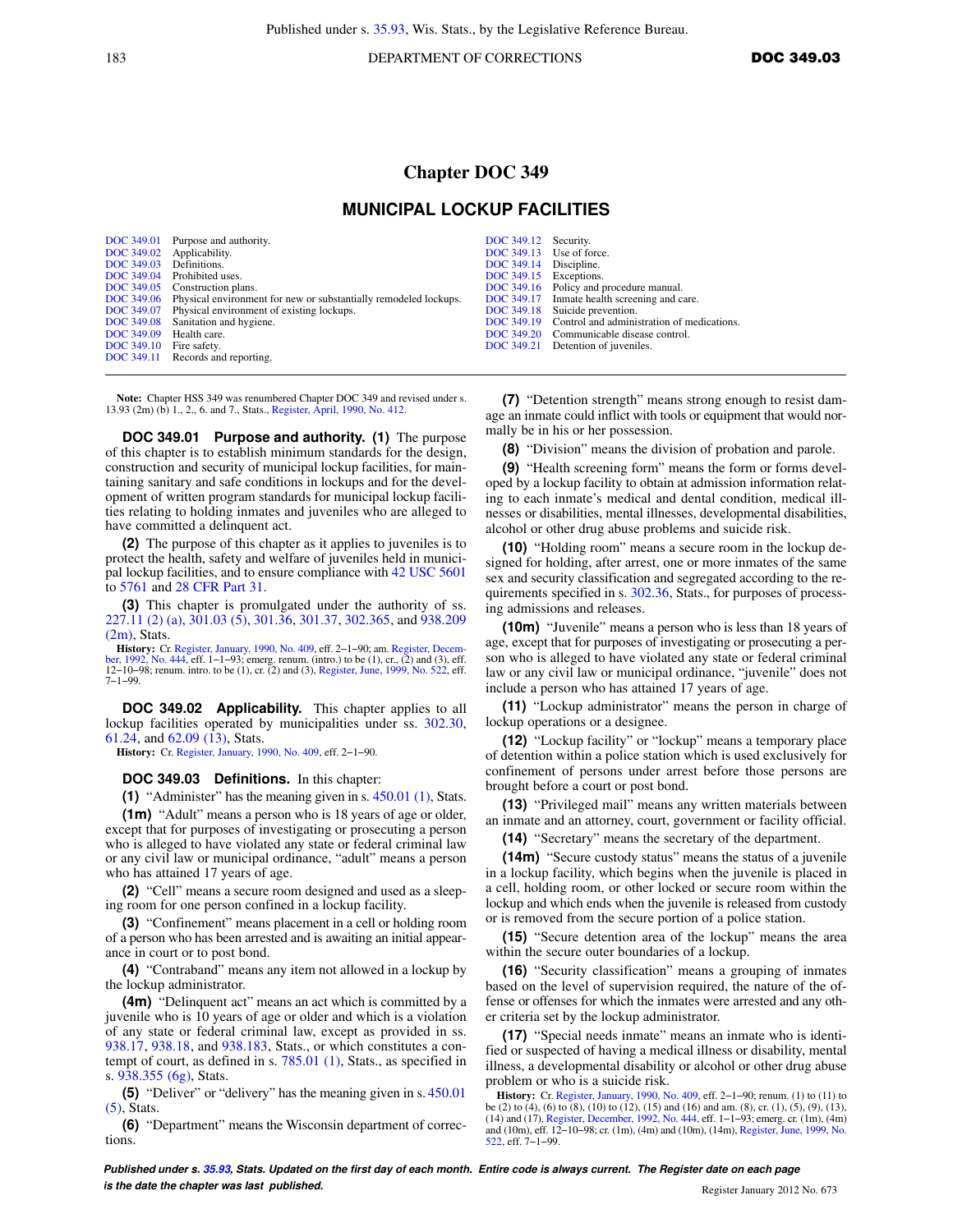**DOC 349.04 Prohibited uses.** Pursuant to s. [302.30,](https://docs.legis.wisconsin.gov/document/statutes/302.30) Stats., a lockup may not be used to hold persons pending trial who have appeared in court or persons who have been committed to imprisonment for nonpayment of fines or forfeitures.

**History:** Cr. [Register, January, 1990, No. 409](https://docs.legis.wisconsin.gov/document/register/409/B/toc), eff. 2−1−90; emerg. renum. (1) and (2), eff. 12−10−98; renum. (1) to be intro., and renum. (2) to be DOC 349.21 (1), Reg-<br>[ister, June, 1999, No. 522,](https://docs.legis.wisconsin.gov/document/register/522/B/toc) eff. 7−1−99.

**DOC 349.05 Construction plans. (1)** Before design development begins, a village or city which intends to build or remodel a lockup shall file a letter of intent with the division's regional detention facilities specialist.

**(2)** Copies of original and updated design drawings of the area for the lockup shall be submitted to the division's regional detention facilities specialist at the same time the drawings are submitted to the village or city.

**(3)** All sites, plans and specifications for construction or remodeling of a lockup shall comply with the state commercial building code, chs. [SPS 361](https://docs.legis.wisconsin.gov/document/administrativecode/ch.%20SPS%20361) to [365](https://docs.legis.wisconsin.gov/document/administrativecode/ch.%20SPS%20365).

**(4)** Prior to approval by the department of safety and professional services under chs. [SPS 361](https://docs.legis.wisconsin.gov/document/administrativecode/ch.%20SPS%20361) to [365](https://docs.legis.wisconsin.gov/document/administrativecode/ch.%20SPS%20365) and prior to publication of bid documents, 2 complete sets of plans and specifications shall be forwarded to the division for its review and approval.

**(5)** Upon approval by the division, one set of plans and specifications shall be marked to indicate approval by the division and returned to the office that submitted the plan. The remaining set shall be filed in the division. If the plans and specifications are not approved, both sets shall be returned to the sender.

**History:** Cr. [Register, January, 1990, No. 409](https://docs.legis.wisconsin.gov/document/register/409/B/toc), eff. 2–1–90; corrections made in (3) and (4) under 13.93 (2m) (b) 6. and 7., Stats., [Register, June, 1999, No. 522](https://docs.legis.wisconsin.gov/document/register/522/B/toc), eff. 7–1–99; corrections in (3) and (4) made under s. 13

**DOC 349.06 Physical environment for new or substantially remodeled lockups. (1)** APPLICABILITY. This section applies only to lockups that are constructed or substantially remodeled on or after February 1, 1990.

**(2)** EQUIPMENT AND MATERIALS. The following equipment and materials in a lockup shall be of detention strength and manufactured, sold and installed by firms that specialize in jail and prison equipment or ordered from a firm that will follow the specifications for detention strength equipment in this chapter:

- (a) Windows;
- (b) Glazing;
- (c) Security screens;
- (d) Grills over vents and windows;
- (e) Security doors;
- (f) Security locks;
- (g) Keys;
- (h) Hinges;
- (i) Food passes;
- (j) Observation ports;
- (k) "Contraband proof" sills;
- (L) Speaking ports;
- 
- (m) Seats;
- (n) Benches;
- (o) Lights;
- (p) Locking mechanism housings;
- (q) Key cabinets;
- (r) Walls;
- (s) Windows and door frames;
- (t) Bunks;
- (u) Tables;
- (v) Toilets;
- (w) Urinals;
- (x) Wash basins;
- (y) Drinking fountains;
- (z) Showers;
- (za) Desks;
- (zb) Clothing hooks;
- (zc) Shelves;
- (zd) Door pulls;
- (ze) Screws;
- (zf) Bolts;
- (zg) Mirrors;
- (zh) Floor drains; and
- (zi) Ceilings.

**(3)** CELLS. (a) This subsection applies to all cells except holding rooms. Requirements for holding rooms are specified under sub. [\(4\).](https://docs.legis.wisconsin.gov/document/administrativecode/DOC%20349.06(4))

(b) Each cell shall be designed and used for single occupancy only.

(c) Each cell shall have a floor area of ar least 54 square feet. The distance between the floor and ceiling may not be less than 8 feet and the distance between opposite walls may not be less than 6 feet.

(d) Each cell shall have:

1. A rigidly constructed metal bed with the frame bracketed to the wall or bolted to the floor or a bed built in masonry construction of a similar strength;

2. A detention strength, metal, institution−type wash basin and toilet. The wash basin and toilet may be combined in one unit. The wash basin shall have hot and cold running water; and

3. Detention strength light fixtures that provide at least 10 footcandles of illumination 30 inches above the floor. Lights shall have a dimming capability or there shall be a night light to allow for comfortable sleeping.

**(4)** HOLDING ROOMS. (a) A person under arrest who is in the process of being admitted or released may be placed in a holding room for a period of time not to exceed 4 hours, but only after the decision has been made, in the case of a person being admitted, to admit the person to the lockup facility and a proper entry has been made in the register of inmates required under s. [DOC 349.11 \(1\).](https://docs.legis.wisconsin.gov/document/administrativecode/DOC%20349.11(1)) Holding rooms shall be located in an area that allows continuous staff observation or electronic surveillance of inmates. Supervision shall be in accordance with the requirements of ss.  $302.\overline{41}$  and [302.42](https://docs.legis.wisconsin.gov/document/statutes/302.42), Stats.

(b) Holding rooms may be designed and used for multiple occupancy for inmates of the same security classification who are properly segregated as required under s. [302.36](https://docs.legis.wisconsin.gov/document/statutes/302.36), Stats.

(c) Each lockup which has a holding room shall have at least one cell that is designed and used for single occupancy.

(d) Each holding room shall contain detention strength, rigidly constructed seats or benches bracketed to the wall or bolted to the floor or seats or benches of masonry construction of a similar strength.

(e) A detention strength, institution−type wash basin and toilet shall be provided for every 8 occupants and, for holding rooms designed for male occupancy, a urinal shall be provided.

(f) Hot and cold running water shall be provided.

(g) A holding room shall have a floor area of at least 50 square feet. The maximum capacity for a holding room with at least 50 square feet of floor space but less than 60 square feet of floor space shall be 5 persons. The maximum capacity for a larger holding room shall be one more person for every additional 10 square feet of floor space.

**(5)** EXTERIOR WINDOWS. (a) This subsection applies only to lockup facilities that have exterior windows. In this subsection,"exterior window" means any window that faces the exterior of the lockup facility or an area outside the secure detention area of the lockup facility.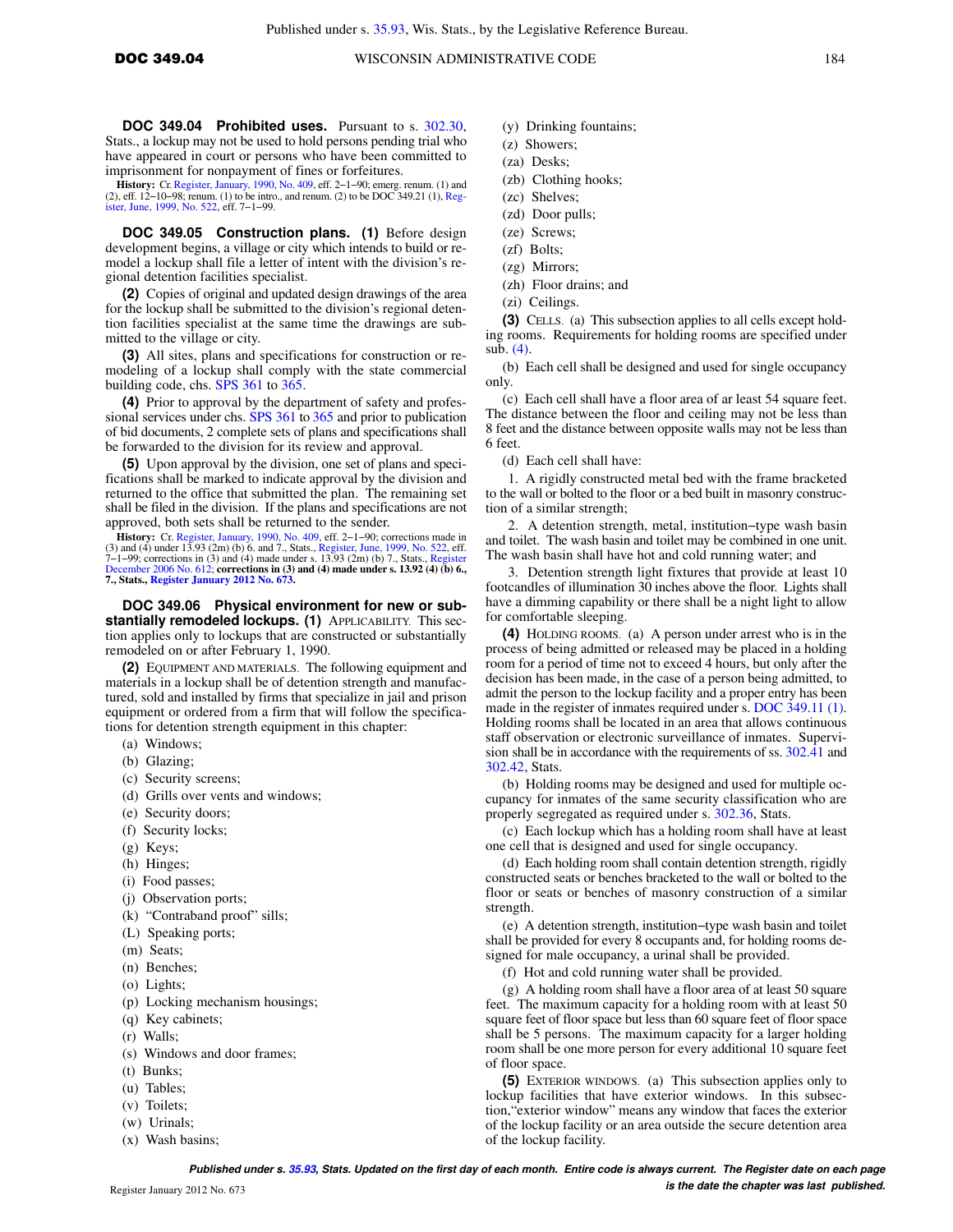(b) All exterior windows shall be translucent or shall be located to prevent persons outside the secure detention area of the lockup facility from observing inmates within the lockup.

(c) Each exterior window that has an opening in any direction in excess of  $5\frac{1}{2}$  inches shall be covered with security steel grills to prevent escape.

(d) If an exterior window is accessible to inmates and opens, the window shall be mounted in a detention strength frame and shall be covered on the inside with a security screen of at least 1600 pound per lineal inch tensile strength and made of at least .047 mil. diameter wire to prevent the passage of contraband.

(e) If an exterior window is not accessible to inmates and opens, the window's security screen need not meet the require-ments of par. [\(d\),](https://docs.legis.wisconsin.gov/document/administrativecode/DOC%20349.06(5)(d)) but the screen shall have a tensile strength of at least 800 pounds per lineal inch and shall be made of wire of at least .028 mil. diameter.

(f) If an exterior window does not open, whether or not it is accessible to inmates, the security screen required under par. [\(d\)](https://docs.legis.wisconsin.gov/document/administrativecode/DOC%20349.06(5)(d)) or [\(e\)](https://docs.legis.wisconsin.gov/document/administrativecode/DOC%20349.06(5)(e)) may be omitted it the window is mounted in a detention strength frame and the pane is security glass of sufficient strength to resist breakage and prevent the passage of contraband.

**(6)** EXTERIOR APPROACHES. The exterior of the lockup and approaches to the lockup shall be well lighted at night to permit observation of persons approaching the building.

**(7)** WALLS. (a) Walls on the exterior of the lockup shall be constructed of reinforced concrete or fully grouted concrete block at least 8 inches thick, or the walls shall be constructed of materials of similar strength which provide equivalent security.

(b) Walls in the interior of the lockup shall be constructed of reinforced concrete or fully grouted concrete block at least 6 inches thick, or the walls shall be constructed of materials of similar strength which provide equivalent security.

**(8)** CEILINGS. Ceilings in areas accessible to inmates shall be constructed of pre−cast concrete or flat steel of at least 3/16 inch thickness, or ceilings shall be constructed of materials of similar strength which provide equivalent security.

**(9)** DOORS AND LOCKS. (a) Every door that leads to the exterior of the lockup facility or to an area outside the secure detention area of the lockup shall have a sill designed to prevent the introduction of contraband.

(b) Every door entering into the secure detention area of the lockup shall be of detention strength. Each of these doors shall have a vision panel or other means of observation to permit identification of individuals before they enter the secure detention area of the lockup and to allow observation of the area before entering it. If the vision panel has an opening in any direction in excess of  $5\frac{1}{2}$  inches, the opening shall be covered with detention strength steel grills to prevent escape.

(c) If locks to cell or holding room doors have an electric release, the electric release shall have a mechanical emergency release. The mechanical emergency release may be by key at the cell door provided that the inmate does not have access to the key hole mechanism.

**(10)** ACCESS TO CONTROLS. Inmates may not have access to plumbing, wiring, vents, thermostats, switches or controls. **History:** Cr. [Register, January, 1990, No. 409](https://docs.legis.wisconsin.gov/document/register/409/B/toc), eff. 2−1−90.

**DOC 349.07 Physical environment of existing lockups. (1)** This section applies to lockups that were constructed before February 1, 1990 and have not been substantially remodeled on or after February 1, 1990.

**(2)** Each cell shall be designed and used for single occupancy only.

**(3)** Each cell shall be at least  $5-\frac{1}{2}$  feet wide and  $7-\frac{1}{2}$  feet long and provide 400 cubic feet of air space.

**(4)** Each cell shall contain a rigidly constructed metal bed with the frame bracketed to the wall or bolted to the floor or a bed built

in masonry construction of similar strength, a prison−type wash bowl a prison−type toilet. The supply of water shall be adequate.

**(5)** All windows accessible to prisoners shall be covered with a heavy gauge screen of  $\frac{1}{4}$  mesh or less or a detention screen to prevent passage of contraband.

**(6)** An approved security door with a security glass observation opening shall be provided for each entrance into the secure detention area of a lockup facility. The door may not be unlocked except to admit authorized persons and inmates.

**(7)** A modern detention strength locking device shall be installed on each security door.

**(8)** The exterior of and approaches to the lockup shall be well lighted at night to permit observation of persons approaching the building.

**History:** Cr. [Register, January, 1990, No. 409,](https://docs.legis.wisconsin.gov/document/register/409/B/toc) eff. 2−1−90; emerg. and r. and recr. eff. 3−19−90; r. and recr. November, 1990, No. 419, eff. 12−1−90.

**DOC 349.08 Sanitation and hygiene. (1)** Except when an inmate's safety would be jeopardized and the inmate has been identified as having a special problem under s. [DOC 349.12,](https://docs.legis.wisconsin.gov/document/administrativecode/DOC%20349.12) the lockup administrator shall provide:

(a) Clean cloth towels or paper towels and soap to each inmate upon request;

(b) Upon request, toilet articles sufficient for the maintenance of inmate cleanliness and hygiene, including toothpaste, a toothbrush, a comb, toilet paper and basic feminine hygiene materials. There shall be no common use of towels, toothbrushes, combs, shaving materials or feminine hygiene materials;

(c) Adequate and appropriate clothing and footwear for an inmate whose clothing has been confiscated, for use while the inmate is in custody;

(d) Clean blankets to each inmate upon request during normal sleeping hours. Blankets shall be laundered or sterilized before reissue; and

(e) When an inmate is detained overnight, a mattress at least 3 inches thick and of proper size to fit the bed. Each mattress and each pillow shall be covered with fire retardant, waterproof, easyto−sanitize material. Mattresses and pillows shall be kept in good repair and in a clean and sanitary condition. Suppliers of mattresses and pillows shall provide evidence to the lockup administrator that the products are fire retardant, waterproof and easy to clean.

**(2)** Each cell shall be cleaned and the toilet area sanitized after an occupant is released. Each holding room shall be cleaned and the toilet area sanitized at least twice a week.

**(3)** If the facility where the lockup is located has a kitchen where food is prepared for inmates, the kitchen shall meet the requirements for food service and dishwashing provided in ss. [DHS](https://docs.legis.wisconsin.gov/document/administrativecode/DHS%20190.09) [190.09](https://docs.legis.wisconsin.gov/document/administrativecode/DHS%20190.09) and [190.10.](https://docs.legis.wisconsin.gov/document/administrativecode/DHS%20190.10)

**(4)** All food served to inmates shall be clean, free from spoilage, free from adulteration and misbranding and safe for human consumption.

**History:** Cr. [Register, January, 1990, No. 409](https://docs.legis.wisconsin.gov/document/register/409/B/toc), eff. 2−1−90; emerg. am. (1), eff. 3−19−90; am. (1) (intro.) and (b), [Register, November, 1990, No. 419,](https://docs.legis.wisconsin.gov/document/register/419/B/toc) eff. 12−1−90; correction in (3) made under s. 13.93 (2m) (b) 7., Stats., [Register December 2006 No.](https://docs.legis.wisconsin.gov/document/register/612/B/toc) [612;](https://docs.legis.wisconsin.gov/document/register/612/B/toc) corrections in (3) made under s. 13.92 (4) (b) 7., Stats., [Register June 2011 No.](https://docs.legis.wisconsin.gov/document/register/666/B/toc) [666.](https://docs.legis.wisconsin.gov/document/register/666/B/toc)

**DOC 349.09 Health care. (1)** The lockup administrator shall provide or secure necessary medical treatment for persons in custody, including treatment for inmates who appear to be seriously ill or injured, inmates who exhibit significant mental or emotional distress and inmates who appear to be so significantly under the influence of a controlled substance or alcohol as to have impaired functioning.

**(2)** The lockup administrator shall provide or secure emergency dental care for inmates.

**(3)** No prescription medication or treatment may be administered to an inmate unless prescribed by a physician. If a nurse or

**Published under s. [35.93,](https://docs.legis.wisconsin.gov/document/statutes/35.93) Stats. Updated on the first day of each month. Entire code is always current. The Register date on each page is the date the chapter was last published. Compared the chapter of the chapter of the date the chapter vasi and the chapter of the chapter of the chapter of the chapter of the chapter of the chapter of the chapter of t**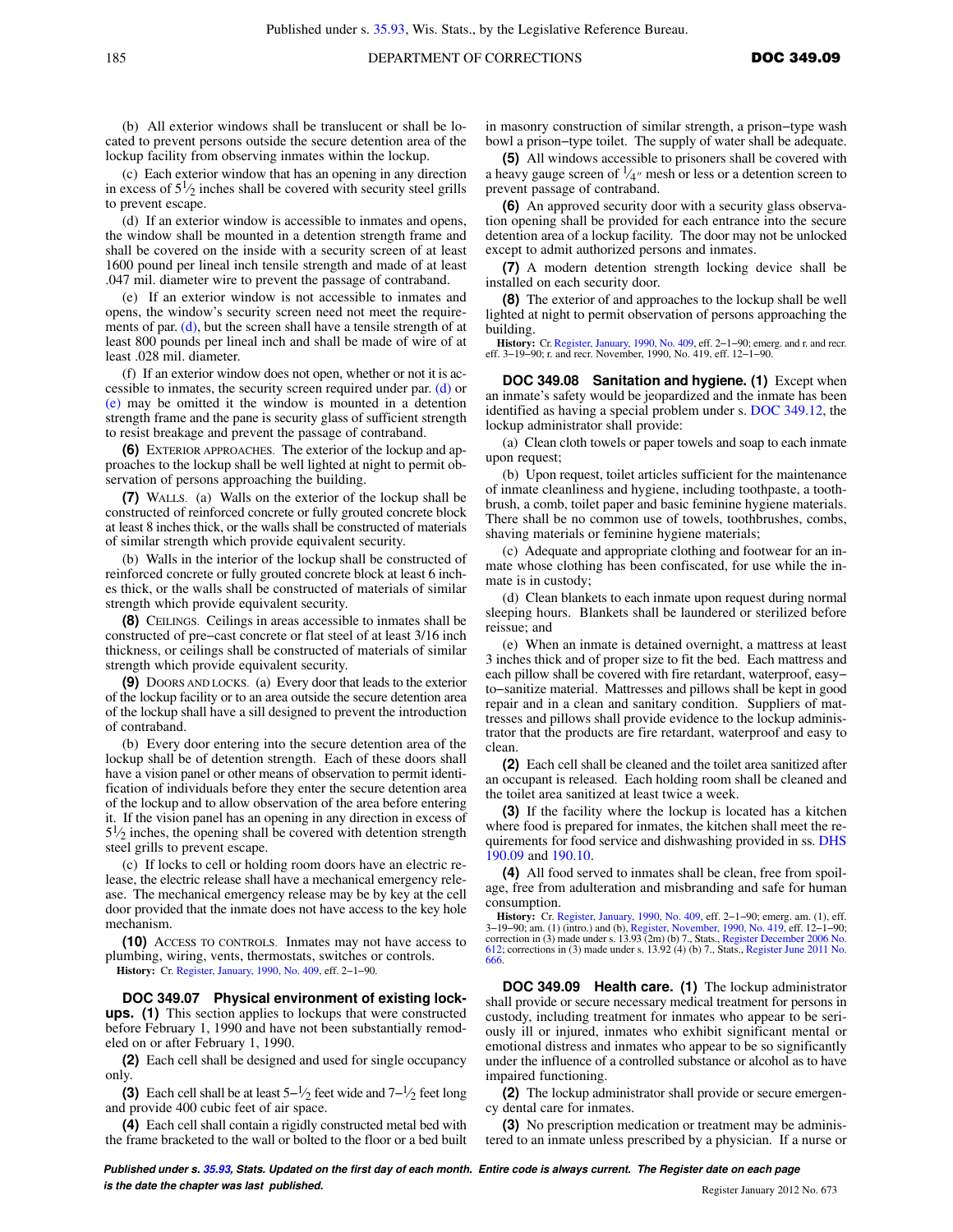physician is not available, lockup staff may deliver prescribed doses of oral medication at prescribed times.

**(4)** Any medications kept at the lockup shall be stored in a secure area that is not accessible to inmates.

**(5)** If an inmate dies or becomes acutely ill while in custody, the next of kin shall be notified as soon as possible.

**(6)** An itemized list shall be kept for 90 days of all food and beverages served during normal meal times.

**(7)** Medical records shall be kept separate from other records and shall be maintained in a confidential manner in accordance with ss. [146.81](https://docs.legis.wisconsin.gov/document/statutes/146.81) to [146.83](https://docs.legis.wisconsin.gov/document/statutes/146.83), Stats., and any other applicable state or federal laws.

**History:** Cr. [Register, January, 1990, No. 409](https://docs.legis.wisconsin.gov/document/register/409/B/toc), eff. 2–1–90; r. (1) and (5), renum. (2) to (4) and (6) to (8) to be (1) to (6), cr. (7), [Register, December, 1992, No. 444](https://docs.legis.wisconsin.gov/document/register/444/B/toc), eff. 1−1−93.

**DOC 349.10 Fire safety. (1)** Each lockup shall have and shall properly maintain fire alarms, smoke and thermal detectors, fire extinguishers, fire attack equipment and self−contained breathing apparatuses which operate for at least 30 minutes. This equipment shall be placed in the lockup facility in accordance with the advice of the local fire department.

**(2)** Each lockup shall develop written policies on fire protection, evacuation, including evacuation of persons with disabilities, and training of staff in equipment use and evacuation. The policies shall comply with local fire department recommendations

**(3)** The evacuation route developed as part of the evacuation policy under sub. [\(2\)](https://docs.legis.wisconsin.gov/document/administrativecode/DOC%20349.10(2)) shall be posted in a conspicuous place for lockup staff within the lockup facility.

**(4)** The lockup administrator shall arrange for a fire inspection by the local fire department at least once every 6 months. Documentation of fire inspections shall be included in facility files.

**History:** Cr. [Register, January, 1990, No. 409](https://docs.legis.wisconsin.gov/document/register/409/B/toc), eff. 2−1−90.

**DOC 349.11 Records and reporting. (1)** REGISTER OF INMATES. Each lockup shall keep a register of all inmates. The register shall contain identifying information on each inmate that includes name, residence, age, sex, date of birth, race, time and date of confinement, cause and authority for the confinement, time and date of release, and the releasing authority. If an inmate escapes from confinement, the date, time and manner of the escape shall be recorded in the register.

**(2)** LOCKUP LOG. Each lockup shall have a log which shall include the information required in s. [DOC 349.12 \(1\)](https://docs.legis.wisconsin.gov/document/administrativecode/DOC%20349.12(1)) and [\(5\)](https://docs.legis.wisconsin.gov/document/administrativecode/DOC%20349.12(5)). The log shall be maintained by shift on a daily basis.

**(3)** STORAGE OF RECORDS. Records shall be kept in a secure area.

**(4)** REPORTING REQUIREMENTS. (a) The lockup administrator shall notify the division's regional detention facilities specialist within 48 hours after any of the following events occur:

1. An inmate dies;

2. An inmate attempts suicide and is admitted to a hospital, not including an emergency room admission or admission for detention and evaluation under ch. [51,](https://docs.legis.wisconsin.gov/document/statutes/ch.%2051) Stats., or is provided medical treatment for a life−threatening injury incurred as a result of the suicide attempt;

3. An inmate has received an injury and is hospitalized due to the injury;

4. An inmate escapes or attempts to escape from confinement; or

5. There is any significant damage to the lockup affecting the safety or security of the lockup.

(b) Information requested by the division shall be promptly furnished by the lockup administrator.

**History:** Cr. [Register, January, 1990, No. 409,](https://docs.legis.wisconsin.gov/document/register/409/B/toc) eff. 2–1–90; emerg. r. and recr. (4) (a), eff. 3–19–90; r. and recr. (4) (a), [Register, November, 1990, No. 419,](https://docs.legis.wisconsin.gov/document/register/419/B/toc) eff.  $12-1-90$ .

**DOC 349.12 Security. (1)** Lockup staff shall physically inspect all areas of the lockup occupied by inmates at irregular intervals but at least once every 60 minutes during the day and night, to ensure that inmates are in custody and are safe, except that areas occupied by inmates who have been identified by lockup staff as having a special problem, such as mental disturbance, a suicidal tendency or severe alcohol or drug withdrawal, shall be physically inspected at least once every 15 minutes. Lockup staff shall record each inspection in the lockup log, including the time of the inspection and the inspecting staff member's initials.

**(2)** There shall be at least 3 complete sets of lockup and fire escape keys, one set in use, one set stored in a secure place within the secure detention area which is accessible only to lockup personnel for use in an emergency and one set stored in a secure place outside the secure detention area.

**(3)** All lockup personnel shall be given instructions concerning the use and storage of lockup and fire escape keys and shall be held strictly accountable for keys assigned to them.

**(4)** All lockup personnel shall be familiar with the lockup system of the lockup facility and shall be able to release inmates promptly in the event of a fire or other emergency.

**(5)** The lockup administrator shall ensure that lockup staff make monthly inspections to determine if cell and fire escape locks and doors are in good working order. Each inspection shall be recorded in the lockup log.

**History:** Cr. [Register, January, 1990, No. 409](https://docs.legis.wisconsin.gov/document/register/409/B/toc), eff. 2−1−90.

**DOC 349.13 Use of force.** Corporal punishment of inmates is forbidden.

**History:** Cr. [Register, January, 1990, No. 409](https://docs.legis.wisconsin.gov/document/register/409/B/toc), eff. 2−1−90; emerg. r. and recr. eff. 3−1−90; r. and recr. [Register, November, 1990, No. 419,](https://docs.legis.wisconsin.gov/document/register/419/B/toc) eff. 12−1−90.

**DOC 349.14 Discipline.** Lockup staff may not give an inmate disciplinary authority over another inmate.

**History:** Cr. [Register, January, 1990, No. 409](https://docs.legis.wisconsin.gov/document/register/409/B/toc), eff. 2−1−90.

**DOC 349.15 Exceptions. (1)** The division administrator or designee may grant a variance to a requirement found in this chapter, except that no variance may be granted for the requirement of single occupancy cells under s. [DOC 349.06 \(3\) \(b\)](https://docs.legis.wisconsin.gov/document/administrativecode/DOC%20349.06(3)(b)) or [349.07 \(2\)](https://docs.legis.wisconsin.gov/document/administrativecode/DOC%20349.07(2)), for the minimum cell space requirement under s. [DOC](https://docs.legis.wisconsin.gov/document/administrativecode/DOC%20349.06(3)(c)) [349.06 \(3\) \(c\)](https://docs.legis.wisconsin.gov/document/administrativecode/DOC%20349.06(3)(c)) or [349.07 \(3\)](https://docs.legis.wisconsin.gov/document/administrativecode/DOC%20349.07(3)) or for any requirement specifically imposed by Wisconsin Statutes.

**(2)** In order to obtain a variance, the lockup administrator shall demonstrate in writing to the division's regional detention facilities specialist that strict enforcement of the rule would result in unreasonable hardship for administration of the lockup and that the variance would provide equivalent or better protection for the health, safety, welfare and rights of inmates and the public.

**(3)** The department may impose specific conditions, including time limits on a variance, in order to protect the health, safety, rights or welfare of inmates or the public.

**(4)** Violation of any condition under which a variance is granted constitutes a violation of this chapter. Upon finding that there has been a violation of a condition of a variance, the department may revoke the variance and strictly enforce the rule.

**History:** Cr. [Register, January, 1990, No. 409](https://docs.legis.wisconsin.gov/document/register/409/B/toc), eff. 2−1−90; emerg. r. and recr. eff. 3−19−90; r. and recr. [Register, November, 1990, No. 419](https://docs.legis.wisconsin.gov/document/register/419/B/toc), eff. 12−1−90.

**DOC 349.16 Policy and procedure manual. (1)** CON-TENT OF MANUAL. The lockup administrator shall develop a written policy and procedure manual for the operation of each lockup facility. The policies and procedures contained in the manual shall be developed in consultation with outside resources, such as medical, mental health, alcohol and other drug abuse, and developmental disabilities providers, and shall reference any agreements with such providers for the provision of services to inmates identified as needing care and treatment. The manual shall contain the following components:

(a) Statement of the availability of the manual to staff.

**Published under s. [35.93,](https://docs.legis.wisconsin.gov/document/statutes/35.93) Stats. Updated on the first day of each month. Entire code is always current. The Register date on each page is the date the chapter was last published.** Register January 2012 No. 673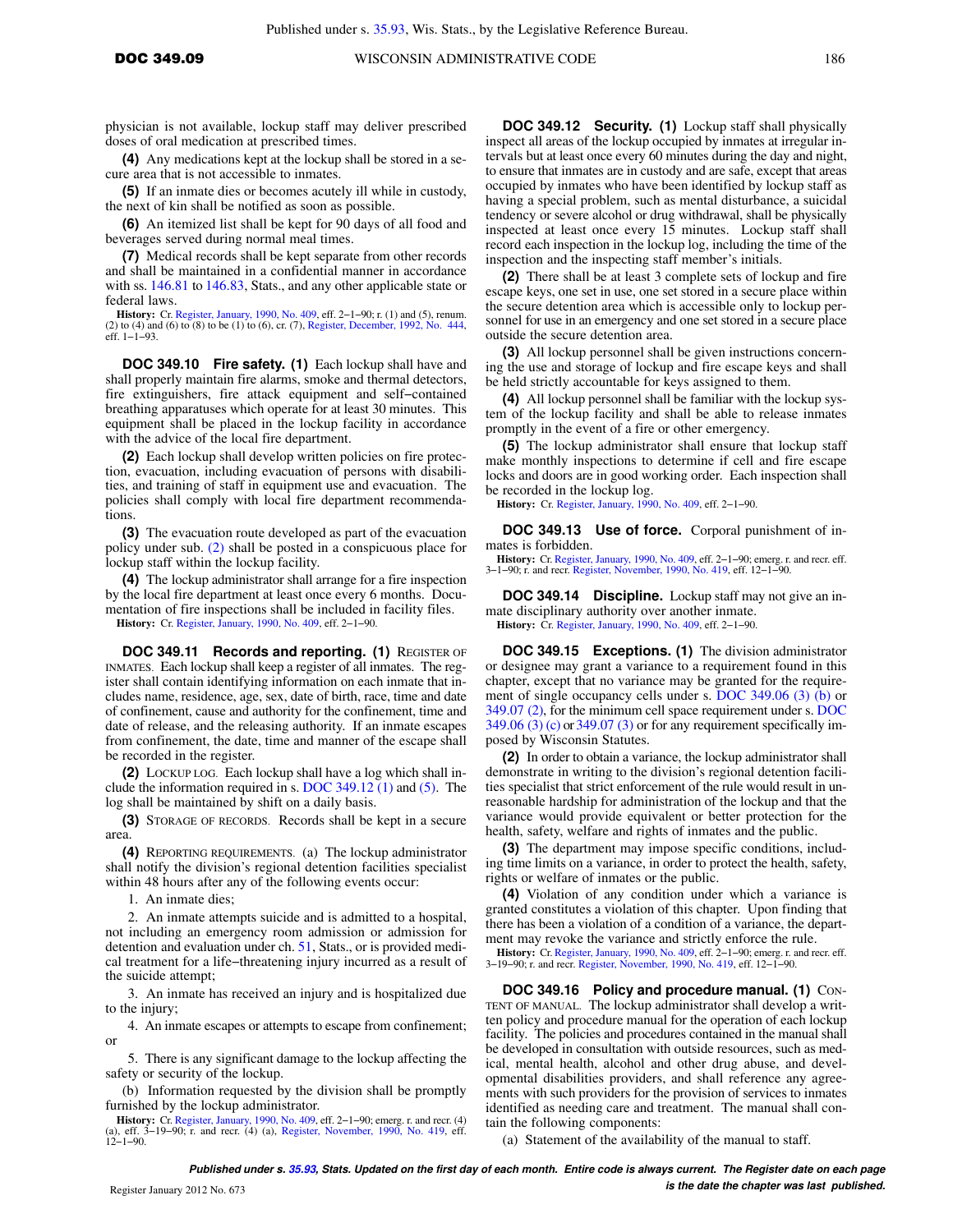(b) Statement of the policies of the lockup facility on inmate programs, including inmate health screening and care, suicide prevention, control and administration of medications, and communicable disease control.

(c) Statement of policies and procedures for detention of juveniles who are alleged to have committed a delinquent act, consistent with s. [DOC 349.21](https://docs.legis.wisconsin.gov/document/administrativecode/DOC%20349.21).

(d) Statement of the procedure for notification of inmates and juveniles of each policy under pars. [\(b\)](https://docs.legis.wisconsin.gov/document/administrativecode/DOC%20349.16(1)(b)) and [\(c\).](https://docs.legis.wisconsin.gov/document/administrativecode/DOC%20349.16(1)(c))

**(2)** SUBMISSION AND APPROVAL OF MANUAL. (a) *Division approval.* The lockup administrator shall submit the initial policy and procedure manual to the division for approval by April 1, 1993.

1. The division shall approve or disapprove the manual in writing within 60 days after submission. If the division approves the manual, the division shall notify the lockup administrator in writing of the approval.

2. If the division disapproves the manual, the division shall notify the lockup administrator in writing of the decision and the reasons for the disapproval. If the lockup administrator accepts the decision, the lockup administrator shall submit a revised manual which conforms with the decision within 21 days of the date of the disapproval. If the lockup administrator does not accept the decision of the division, then the lockup administrator may appeal under par. [\(b\).](https://docs.legis.wisconsin.gov/document/administrativecode/DOC%20349.16(2)(b))

(b) *Appeal to secretary.* Within 21 days of the date of the disapproval, the lockup administrator may appeal the division's disapproval to the secretary. The secretary shall issue a decision within 30 days of the appeal. The decision shall be in writing and shall state the reasons for the decision. If required by the secretary's decision, the lockup administrator shall modify the manual and resubmit it within 60 days of the decision to the division.

(c) *Changes to manual.* Any proposed substantive changes to an approved manual shall be submitted to the division and shall be reviewed under the procedures of this section.

**History:** Cr. [Register, December, 1992, No. 444,](https://docs.legis.wisconsin.gov/document/register/444/B/toc) eff. 1−1−93; emerg. renum. (1) (c) to be (1) (d) and am., cr. (1) (c), eff. 12−10−98; renum. (1) (c) to be (1) (d) and am., cr. (1) (c), [Register, June, 1999, No. 522,](https://docs.legis.wisconsin.gov/document/register/522/B/toc) eff. 7−1−99.

**DOC 349.17 Inmate health screening and care.** The manual under s. [DOC 349.16](https://docs.legis.wisconsin.gov/document/administrativecode/DOC%20349.16) shall contain policies and procedures for inmate health screening and care, including the following components:

**(1)** Health screening form which is developed in conjunction with health care professionals and which is used at booking to obtain information relating to each inmate's medical and dental condition, medical illnesses or disabilities, mental illnesses, developmental disabilities, alcohol or other drug abuse problems and suicide risk.

**(2)** Procedures for the documentation of health screening results, referrals made or health care provided and maintenance of documents in an inmate's confidential medical file.

**(3)** Names, addresses and telephone numbers of health care providers or agencies who have agreed to provide emergency and other health care services for special needs inmates.

**(4)** Procedures for the referral of an inmate to lockup facility health care staff or to other agencies which provide health care.

**(5)** Designation of staff who have the authority to make health care decisions, including emergency medical and dental care.

**(6)** Documentation in an inmate's confidential medical file of any referral and identification of the services provided, including emergency services.

**(7)** Maintenance of agreements between the lockup facility and providers of health care services.

**History:** Cr. [Register, December, 1992, No. 444](https://docs.legis.wisconsin.gov/document/register/444/B/toc), eff. 1−1−93.

**DOC 349.18 Suicide prevention.** The manual under s. [DOC 349.16](https://docs.legis.wisconsin.gov/document/administrativecode/DOC%20349.16) shall contain policies and procedures relating to the

supervision and housing of inmates who may be at risk of seriously injuring themselves, including the following components:

**(1)** Assessment of an inmate's suicide risk at booking and documentation of the results.

**(2)** Designation of persons who may assess an inmate's level of suicide risk and who may authorize placement on and removal from a suicide watch status for inmates who are suicide risks.

**(3)** Identification of housing areas for inmates who are suicide risks.

**(4)** Referral of inmates who are suicide risks to mental health care providers or facilities.

**(5)** Supervision of inmates who are suicide risks, including frequency of observation and documentation of supervision.

**(6)** Communication between health care and lockup facility personnel regarding the status of an inmate who is a suicide risk.

**(7)** Intervention of a suicide in progress, including first aid measures.

**(8)** List of persons to be notified in case of potential, attempted or completed suicides.

**(9)** Documentation of actions and decisions regarding inmates who are suicide risks.

**History:** Cr. [Register, December, 1992, No. 444,](https://docs.legis.wisconsin.gov/document/register/444/B/toc) eff. 1−1−93.

**DOC 349.19 Control and administration of medications.** The manual under s. [DOC 349.16](https://docs.legis.wisconsin.gov/document/administrativecode/DOC%20349.16) shall contain policies and procedures relating to the control and administration of prescription and nonprescription medications, including the following components:

**(1)** Determination by appropriate personnel that all medications brought in by inmates or other persons for an inmate are necessary.

**(2)** Inventory and secured storage of all medications brought into the lockup facility.

**(3)** Designation of staff who are authorized to administer or who are authorized to deliver medication to inmates.

**(4)** Administration or delivery of prescription and nonprescription medications to inmates.

**(5)** Documentation of all medication administered or delivered to an inmate, including who prescribed the medication, who administered or delivered the medications and the date and time of administration or delivery. All refusals of recommended or prescribed medications by an inmate must be documented.

**(6)** Return of an inmate's medications inventoried at admission.

**(7)** Inventory or disposal of unused medications upon the inmate's release or transfer.

**History:** Cr. [Register, December, 1992, No. 444,](https://docs.legis.wisconsin.gov/document/register/444/B/toc) eff. 1−1−93.

**DOC 349.20 Communicable disease control.** The manual under s. [DOC 349.16](https://docs.legis.wisconsin.gov/document/administrativecode/DOC%20349.16) shall contain policies and procedures relating to the care, treatment and supervision of inmates who may have communicable diseases, including the following components:

**(1)** Provision of treatment and supervision of inmates during isolation or quarantine under s.  $252.06$  (6) (b), Stats.

**(2)** Documentation of the need for isolation or quarantine under s. [252.06 \(6\) \(b\)](https://docs.legis.wisconsin.gov/document/statutes/252.06(6)(b)), Stats., in the inmate's confidential medical file.

History: Cr. [Register, December, 1992, No. 444,](https://docs.legis.wisconsin.gov/document/register/444/B/toc) eff. 1-1-93; correction in (1) and (2) made under s. 13.93 (2m) (b) 7., Stats., [Register December 2006 No. 612](https://docs.legis.wisconsin.gov/document/register/612/B/toc).

**DOC 349.21 Detention of juveniles. (1)** A lockup may not be used for the secure detention of juveniles, except a lockup may be used to hold juveniles who are alleged to have committed a delinquent act.

**(2)** A lockup administrator may authorize the holding of a juvenile who is alleged to have committed a delinquent act only if all of the following criteria are met:

**Published under s. [35.93,](https://docs.legis.wisconsin.gov/document/statutes/35.93) Stats. Updated on the first day of each month. Entire code is always current. The Register date on each page is the date the chapter was last published. Compared the chapter of the chapter of the date the chapter vasi and the chapter of the chapter of the chapter of the chapter of the chapter of the chapter of the chapter of t**